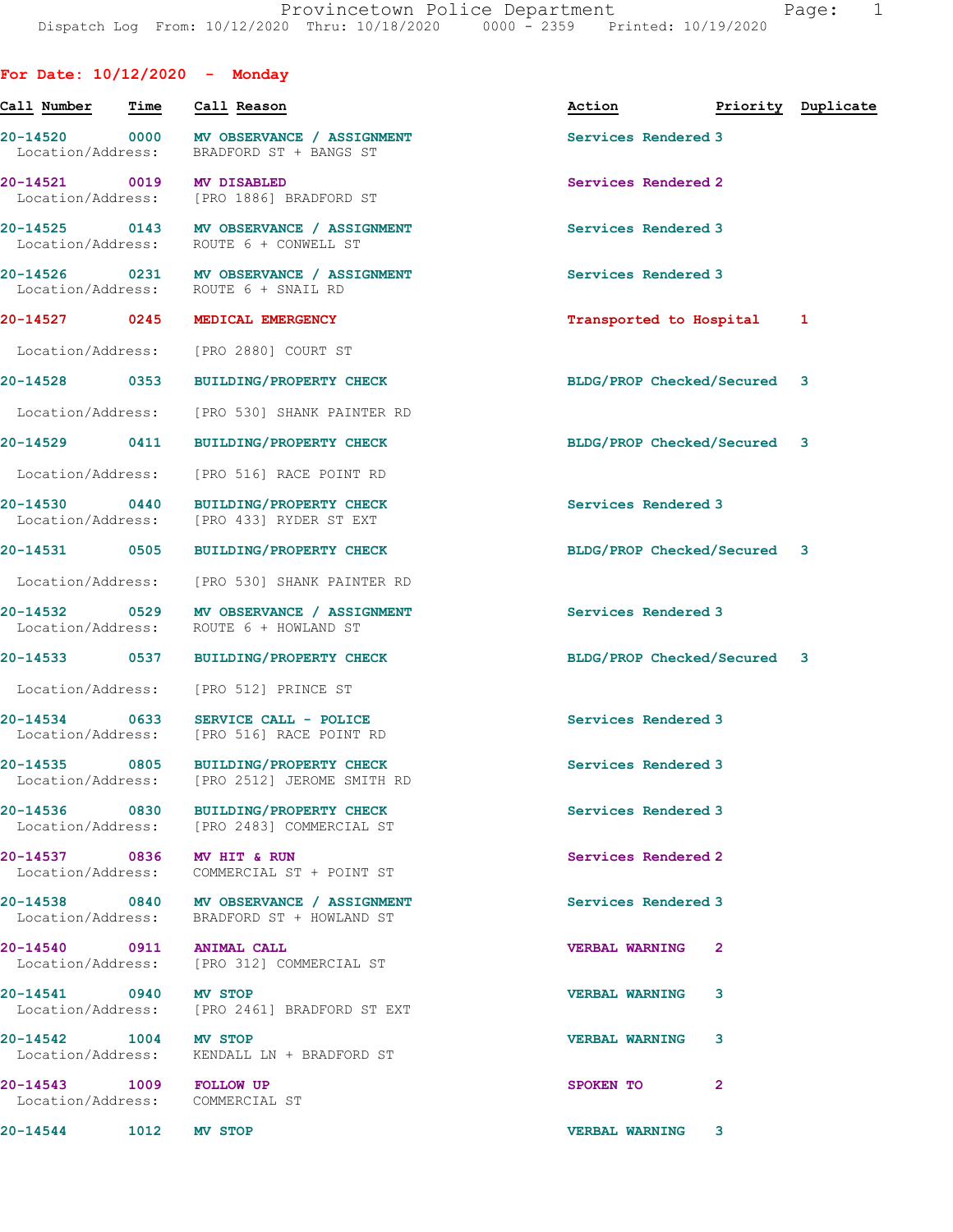|                                      | Provincetown Police Department<br>Dispatch Log From: 10/12/2020 Thru: 10/18/2020 0000 - 2359 Printed: 10/19/2020 |                                | - 2<br>Page: |
|--------------------------------------|------------------------------------------------------------------------------------------------------------------|--------------------------------|--------------|
|                                      | Location/Address: RACE POINT RD + ROUTE 6                                                                        |                                |              |
| 20-14545 1027 MV STOP                |                                                                                                                  | <b>VERBAL WARNING 3</b>        |              |
|                                      | Location/Address: [PRO 2479] ROUTE 6 + SHANK PAINTER RD                                                          |                                |              |
| 20-14546 1032 MV STOP                |                                                                                                                  | <b>VERBAL WARNING</b><br>3     |              |
|                                      | Location/Address: [PRO 3670] SHANK PAINTER RD                                                                    |                                |              |
| 20-14547 1050 MV STOP                |                                                                                                                  | <b>VERBAL WARNING</b><br>3     |              |
| Location/Address: [PRO 3440] ROUTE 6 |                                                                                                                  |                                |              |
| 20-14548 1056 MV STOP                |                                                                                                                  | <b>VERBAL WARNING</b><br>3     |              |
| Location/Address: [PRO 2521] ROUTE 6 |                                                                                                                  |                                |              |
|                                      |                                                                                                                  | $\overline{2}$<br>SPOKEN TO    |              |
|                                      | 20-14553 1258 LANDLORD / TENANT<br>Location/Address: [PRO 1837] COMMERCIAL ST                                    |                                |              |
|                                      |                                                                                                                  | Services Rendered 3            |              |
|                                      | 20-14554 1331 LOST PROPERTY<br>Location/Address: [PRO 105] COMMERCIAL ST                                         |                                |              |
|                                      |                                                                                                                  | SPOKEN TO<br>1                 |              |
|                                      | 20-14555   1350   911 - GENERAL<br>Location/Address: [PRO 1269] ALDEN ST                                         |                                |              |
|                                      | 20-14556 1355 STREET PERFORMER COMPLAINT                                                                         | 3<br>SPOKEN TO                 |              |
|                                      | Location/Address: [PRO 105] COMMERCIAL ST                                                                        |                                |              |
| 20-14558 1551 FOLLOW UP              |                                                                                                                  | $\overline{2}$<br>SPOKEN TO    |              |
|                                      | Location/Address: [PRO 542] SHANK PAINTER RD                                                                     |                                |              |
|                                      |                                                                                                                  |                                |              |
| 20-14559 1616 MV STOP                | Location/Address: [PRO 542] SHANK PAINTER RD                                                                     | <b>VERBAL WARNING</b><br>3     |              |
|                                      |                                                                                                                  |                                |              |
| 20-14560 1638 MV STOP                |                                                                                                                  | <b>VERBAL WARNING</b><br>3     |              |
|                                      | Location/Address: PROVINCELANDS RD + COMMERCIAL ST                                                               |                                |              |
| 20-14563 1702 MV STOP                |                                                                                                                  | <b>VERBAL WARNING</b><br>3     |              |
|                                      | Location/Address: ROUTE 6 + CONWELL ST                                                                           |                                |              |
| 20-14564 1730 HAZARDS                |                                                                                                                  | Removed Hazard<br>$\mathbf{2}$ |              |
| Location/Address: SHANK PAINTER RD   |                                                                                                                  |                                |              |
| 20-14565 1746 MISSING PERSON         |                                                                                                                  | Unfounded 1                    |              |
| Location/Address: RACE POINT RD      |                                                                                                                  |                                |              |
| 20-14567 1818                        | <b>ALARM - GENERAL</b>                                                                                           | <b>False Alarm</b><br>1        |              |
|                                      | Location/Address: [PRO 2638] COMMERCIAL ST                                                                       |                                |              |
|                                      | 20-14568 1828 COMPLAINT - GENERAL<br>Location/Address: [PRO 4136] BRADFORD ST                                    | SPOKEN TO<br>3                 |              |
|                                      |                                                                                                                  |                                |              |
| 20-14569 1840 MV DISABLED            |                                                                                                                  | Services Rendered 2            |              |
|                                      | Location/Address: [PRO 3287] ROUTE 6                                                                             |                                |              |
|                                      | 20-14571 1954 BUILDING/PROPERTY CHECK                                                                            | Services Rendered 3            |              |
|                                      | Location/Address: [PRO 2490] PROVINCELANDS RD                                                                    |                                |              |
|                                      | 20-14572 2008 MV OBSERVANCE / ASSIGNMENT                                                                         | Services Rendered 3            |              |
| Location/Address:                    | ROUTE 6 + SNAIL RD                                                                                               |                                |              |
|                                      | 20-14573 2009 BUILDING/PROPERTY CHECK                                                                            | BLDG/PROP Checked/Secured 3    |              |
| Location/Address:                    | [PRO 1952] COMMERCIAL ST                                                                                         |                                |              |
|                                      |                                                                                                                  |                                |              |
|                                      | 20-14574 2029 BUILDING/PROPERTY CHECK                                                                            | Services Rendered 3            |              |
| Location/Address:                    | [PRO 444] HIGH POLE HILL                                                                                         |                                |              |
|                                      | 20-14576 2053 BUILDING/PROPERTY CHECK                                                                            | Services Rendered 3            |              |
|                                      | Location/Address: [PRO 3430] COMMERCIAL ST                                                                       |                                |              |

For Date: 10/13/2020 - Tuesday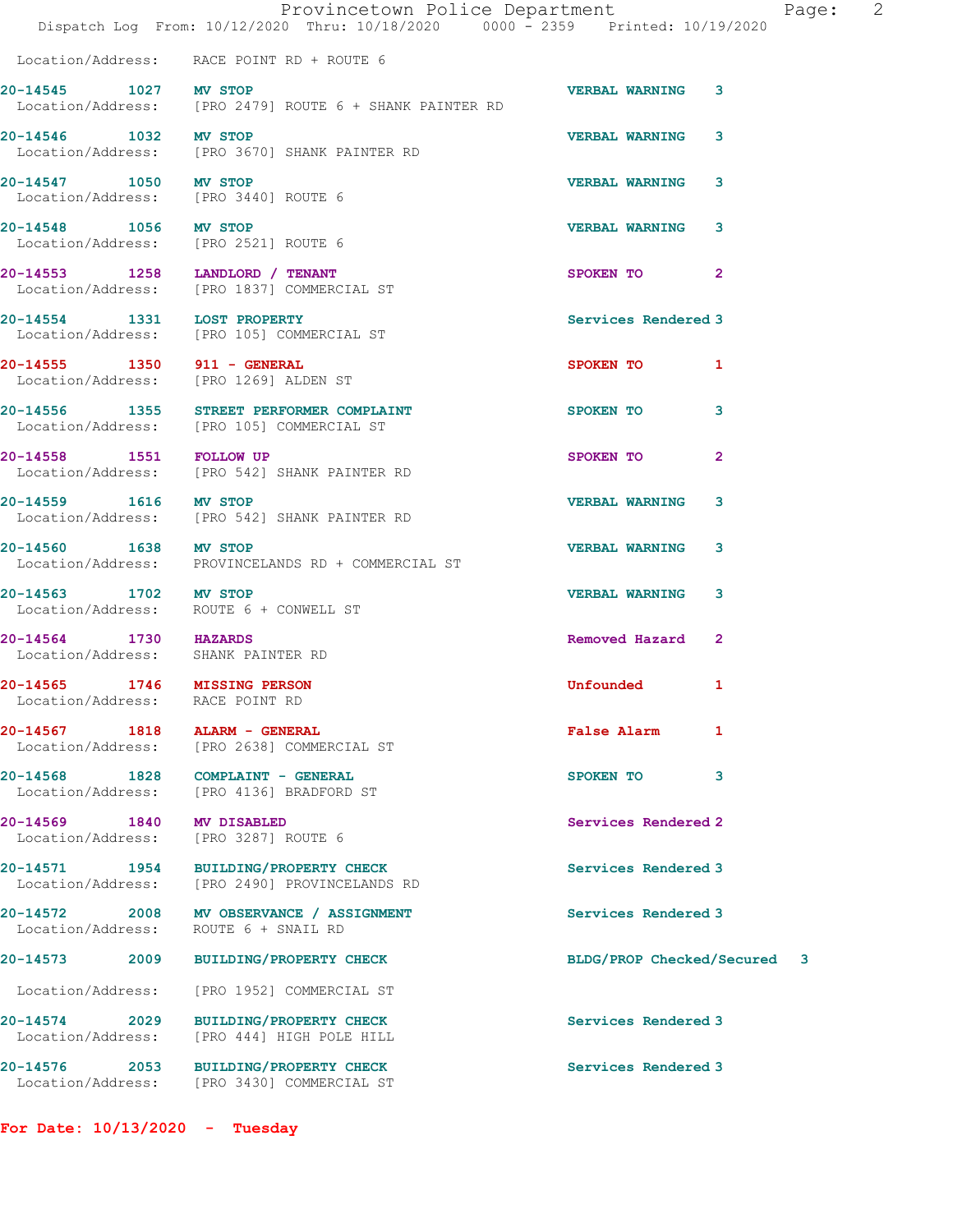|                                    |      | 20-14581 0134 BUILDING/PROPERTY CHECK                                                 | BLDG/PROP Checked/Secured 3 |   |
|------------------------------------|------|---------------------------------------------------------------------------------------|-----------------------------|---|
| Location/Address:                  |      | [PRO 516] RACE POINT RD                                                               |                             |   |
| 20-14582 0139<br>Location/Address: |      | MV OBSERVANCE / ASSIGNMENT<br>SHANK PAINTER RD + BROWNE ST                            | Services Rendered 3         |   |
| 20-14583 0209<br>Location/Address: |      | <b>BUILDING/PROPERTY CHECK</b><br>[PRO 539] SHANK PAINTER RD                          | Services Rendered 3         |   |
| 20-14584 0218                      |      | <b>BUILDING/PROPERTY CHECK</b>                                                        | BLDG/PROP Checked/Secured   | 3 |
| Location/Address:                  |      | [PRO 1778] SHANK PAINTER RD                                                           |                             |   |
| 20-14586 0221<br>Location/Address: |      | <b>BUILDING/PROPERTY CHECK</b><br>[PRO 4041] BRADFORD ST                              | Services Rendered 3         |   |
| 20-14585 0223                      |      | <b>BUILDING/PROPERTY CHECK</b>                                                        | BLDG/PROP Checked/Secured 3 |   |
| Location/Address:                  |      | [PRO 545] SHANK PAINTER RD                                                            |                             |   |
| 20-14587 0225<br>Location/Address: |      | <b>BUILDING/PROPERTY CHECK</b><br>[PRO 4136] BRADFORD ST                              | Services Rendered 3         |   |
| 20-14588 0228<br>Location/Address: |      | MV OBSERVANCE / ASSIGNMENT<br>[PRO 3703] ROUTE 6                                      | Services Rendered 3         |   |
| 20-14589 0240<br>Location/Address: |      | MEDICAL EMERGENCY<br>[PRO 3222] ALDEN ST                                              | Services Rendered 1         |   |
| 20-14590 0332<br>Location/Address: |      | <b>BUILDING/PROPERTY CHECK</b><br>[PRO 521] ROUTE 6                                   | Services Rendered 3         |   |
| 20-14591 0352                      |      | <b>BUILDING/PROPERTY CHECK</b>                                                        | BLDG/PROP Checked/Secured 3 |   |
| Location/Address:                  |      | [PRO 530] SHANK PAINTER RD                                                            |                             |   |
| 20-14592 0505<br>Location/Address: |      | <b>BUILDING/PROPERTY CHECK</b><br>[PRO 2898] JEROME SMITH RD                          | Services Rendered 3         |   |
| 20-14593 0511                      |      | MV OBSERVANCE / ASSIGNMENT<br>Location/Address: ROUTE 6 + SNAIL RD                    | Services Rendered 3         |   |
| 20-14594 0525                      |      | MV OBSERVANCE / ASSIGNMENT<br>Location/Address: BANGS ST + BRADFORD ST                | Services Rendered 3         |   |
| 20-14595                           | 0620 | <b>GENERAL INFO</b>                                                                   | No Action Required          | 3 |
|                                    |      | Location/Address: [PRO 350] COMMERCIAL ST                                             |                             |   |
| 20-14596 0622                      |      | SERVICE CALL - POLICE<br>Location/Address: [PRO 516] RACE POINT RD                    | Services Rendered 3         |   |
| 20-14597 0756                      |      | SERVICE CALL - POLICE<br>Location/Address: [PRO 569] WINSLOW ST                       | Services Rendered 3         |   |
|                                    |      | 20-14598 0802 SERVICE CALL - POLICE<br>Location/Address: [PRO 569] WINSLOW ST         | Services Rendered 3         |   |
|                                    |      | 20-14599 0842 MV OBSERVANCE / ASSIGNMENT<br>Location/Address: ROUTE 6 + SNAIL RD      | Services Rendered 3         |   |
| Location/Address:                  |      | 20-14600 0843 ASSIST DEPARTMENT / MUTUAL AID<br>STANDISH ST                           | Services Rendered 3         |   |
|                                    |      | 20-14603 1023 BUILDING/PROPERTY CHECK<br>Location/Address: [PRO 3259] MACMILLAN WHARF | Services Rendered 3         |   |
| 20-14604<br>Location/Address:      | 1033 | <b>BUILDING/PROPERTY CHECK</b><br>[PRO 2206] PILGRIMS LANDING                         | Services Rendered 3         |   |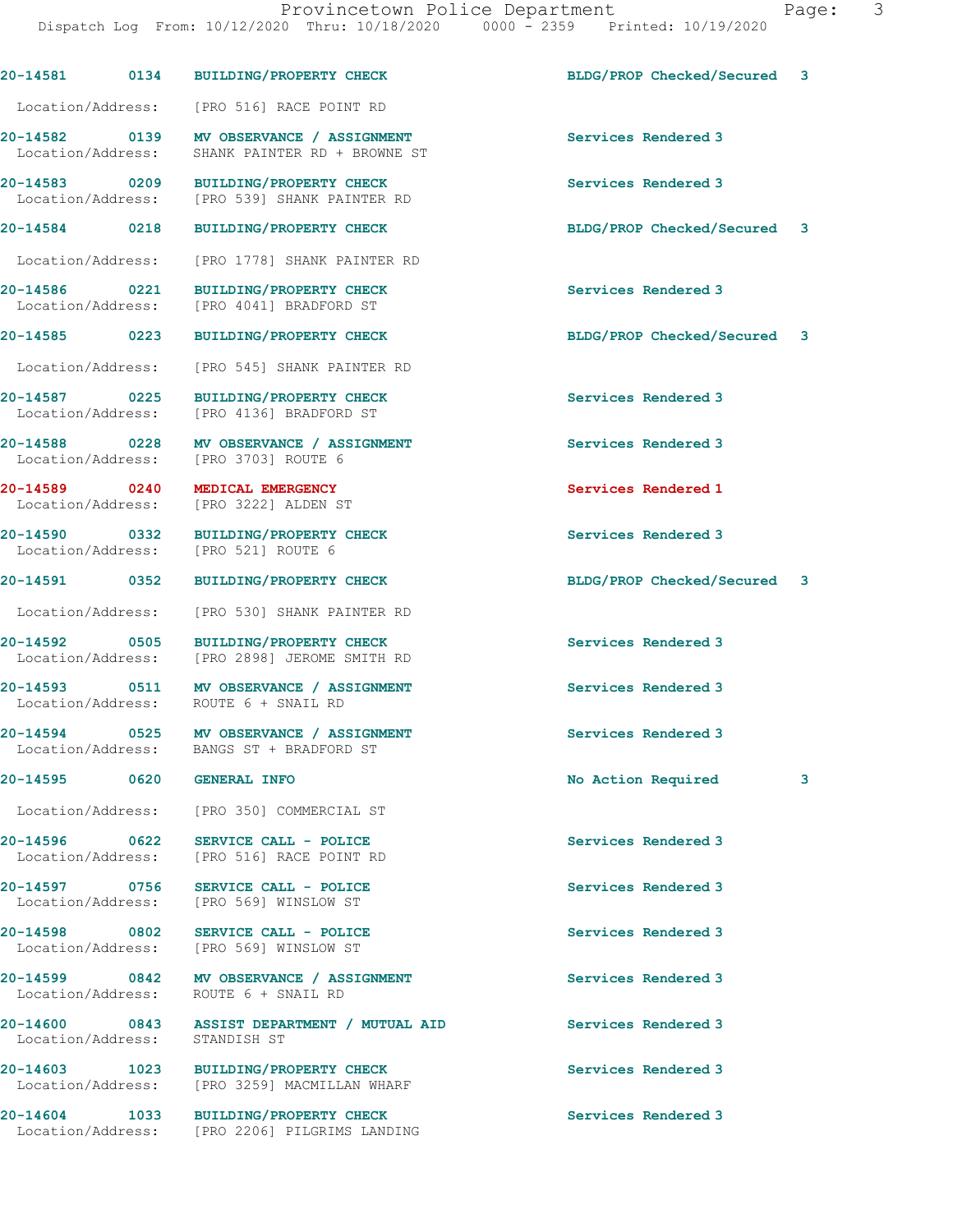20-14608 1140 MV DISABLED Removed Hazard 2 Location/Address: ROUTE 6 + CONWELL ST 20-14609 1211 SERVICE CALL - POLICE 2001 Services Rendered 3 Location/Address: HARRY KEMP WAY 20-14611 1401 BUILDING/PROPERTY CHECK BLDG/PROP Checked/Secured 3 Location/Address: [PRO 3033] COMMERCIAL ST 20-14612 1431 BUILDING/PROPERTY CHECK Services Rendered 3 Location/Address: [PRO 2540] RACE POINT RD 20-14613 1434 MV STOP VERBAL WARNING 3<br>
Location/Address: [PRO 413] CONWELL ST [PRO 413] CONWELL ST 20-14614 1443 SCHOOL CROSSING Services Rendered 3 Location/Address: [PRO 569] WINSLOW ST 20-14615 1443 LARCENY / FORGERY / FRAUD Services Rendered 2 Location/Address: [PRO 2045] BAYBERRY AVE 20-14616 1445 LARCENY / FORGERY / FRAUD Services Rendered 2<br>
Location/Address: [PRO 2045] BAYBERRY AVE [PRO 2045] BAYBERRY AVE 20-14617 1448 LOST PURSE<br>
Location/Address: [PRO 542] SHANK PAINTER RD<br>
Location/Address: [PRO 542] SHANK PAINTER RD [PRO 542] SHANK PAINTER RD 20-14618 1533 HAZARDS Referred to Other Agency 2 Location/Address: [PRO 822] COMMERCIAL ST 20-14619 1543 SERVICE CALL - POLICE 20 Services Rendered 3 Location/Address: [PRO 1493] UPPER MILLER HILL RD 20-14622 1626 MV OBSERVANCE / ASSIGNMENT Services Rendered 3 Location/Address: [PRO 1892] SHANK PAINTER RD 20-14625 1729 MV OBSERVANCE / ASSIGNMENT Services Rendered 3 Location/Address: ROUTE 6 + SNAIL RD 20-14630 1905 MV OBSERVANCE / ASSIGNMENT Services Rendered 3<br>
Location/Address: BRADFORD ST + HOWLAND ST BRADFORD ST + HOWLAND ST 20-14629 1910 MV STOP 1988 1999 20-14629 VERBAL WARNING 3<br>
Location/Address: [PRO 738] BRADFORD ST [PRO 738] BRADFORD ST 20-14631 1949 MV OBSERVANCE / ASSIGNMENT Services Rendered 3 Location/Address: [PRO 4136] BRADFORD ST

20-14632 2046 BUILDING/PROPERTY CHECK Services Rendered 3 Location/Address: [PRO 3259] MACMILLAN WHARF

20-14634 2106 MV OBSERVANCE / ASSIGNMENT Services Rendered 3 Location/Address: BRADFORD ST + HOWLAND ST

Location/Address: [PRO 1892] SHANK PAINTER RD

Location/Address: SHANK PAINTER RD + ROUTE 6

Location/Address: BANGS ST + BRADFORD ST

Location/Address: [PRO 3222] ALDEN ST

20-14605 1053 MV OBSERVANCE / ASSIGNMENT Services Rendered 3

20-14606 1113 MV STOP Citation / Warning Issued 3

20-14607 1115 MV HIT & RUN Services Rendered 2

20-14635 2132 MEDICAL EMERGENCY Transported to Hospital 1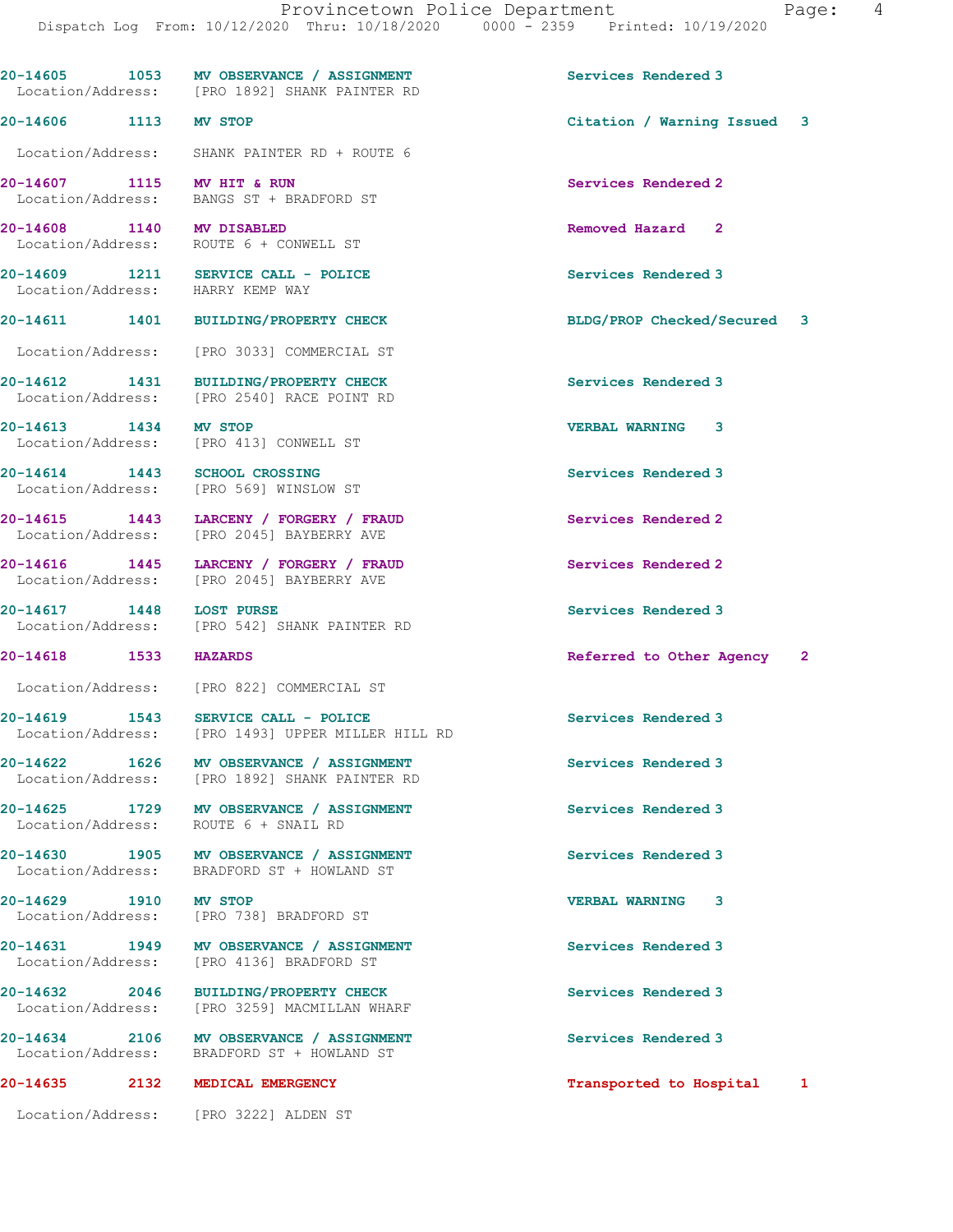|                                    | Provincetown Police Department<br>Dispatch Log From: 10/12/2020 Thru: 10/18/2020 0000 - 2359 Printed: 10/19/2020 |                             | Page: | 5 |
|------------------------------------|------------------------------------------------------------------------------------------------------------------|-----------------------------|-------|---|
| 20-14637 2145                      | BUILDING/PROPERTY CHECK<br>Location/Address: [PRO 2499] RACE POINT RD                                            | Services Rendered 3         |       |   |
|                                    | 20-14638 2211 BUILDING/PROPERTY CHECK<br>Location/Address: [PRO 2315] CONWELL ST                                 | Services Rendered 3         |       |   |
|                                    | 20-14639 2214 BUILDING/PROPERTY CHECK<br>Location/Address: [PRO 488] MAYFLOWER ST                                | Services Rendered 3         |       |   |
|                                    | 20-14641 2330 MV OBSERVANCE / ASSIGNMENT<br>Location/Address: SHANK PAINTER RD + JEROME SMITH RD                 | Services Rendered 3         |       |   |
| For Date: $10/14/2020$ - Wednesday |                                                                                                                  |                             |       |   |
| 20-14642 0029                      | <b>BUILDING/PROPERTY CHECK</b><br>Location/Address: [PRO 3259] MACMILLAN WHARF                                   | Services Rendered 3         |       |   |
|                                    | 20-14644 0037 MV OBSERVANCE / ASSIGNMENT<br>Location/Address: BRADFORD ST + HOWLAND ST                           | Services Rendered 3         |       |   |
|                                    | 20-14645 0142 BUILDING/PROPERTY CHECK<br>Location/Address: [PRO 2540] RACE POINT RD                              | Services Rendered 3         |       |   |
|                                    | 20-14646 0230 MV OBSERVANCE / ASSIGNMENT<br>Location/Address: ROUTE 6 + SNAIL RD                                 | Services Rendered 3         |       |   |
|                                    | 20-14647 0507 BUILDING/PROPERTY CHECK<br>Location/Address: [PRO 2898] JEROME SMITH RD                            | Services Rendered 3         |       |   |
|                                    | 20-14648 0529 BUILDING/PROPERTY CHECK<br>Location/Address: [PRO 2512] JEROME SMITH RD                            | Services Rendered 3         |       |   |
|                                    | 20-14649 0547 MV OBSERVANCE / ASSIGNMENT<br>Location/Address: [PRO 3440] ROUTE 6                                 | Services Rendered 3         |       |   |
|                                    | 20-14650 0631 SERVICE CALL - POLICE<br>Location/Address: [PRO 516] RACE POINT RD                                 | Services Rendered 3         |       |   |
|                                    | 20-14651 0759 SERVICE CALL - POLICE<br>Location/Address: [PRO 569] WINSLOW ST                                    | Services Rendered 3         |       |   |
| 20-14653 0812                      | SERVICE CALL - POLICE<br>Location/Address: [PRO 569] WINSLOW ST                                                  | Services Rendered 3         |       |   |
| 20-14654 0840                      | BUILDING/PROPERTY CHECK                                                                                          | BLDG/PROP Checked/Secured 3 |       |   |
| Location/Address:                  | [PRO 3287] ROUTE 6                                                                                               |                             |       |   |
| 20-14656 0852                      | <b>TRAFFIC CONTROL</b><br>Location/Address: [PRO 2577] BRADFORD ST                                               | Services Rendered 3         |       |   |
| 20-14655 0854<br>Location/Address: | MV OBSERVANCE / ASSIGNMENT<br>CONWELL ST + ROUTE 6                                                               | Services Rendered 3         |       |   |
|                                    | 20-14658 0910 MV OBSERVANCE / ASSIGNMENT<br>Location/Address: [PRO 1645] HARRY KEMP WAY                          | Services Rendered 3         |       |   |
| 20-14661 1018                      | <b>HAZARDS</b><br>Location/Address: [PRO 822] COMMERCIAL ST                                                      | Services Rendered 2         |       |   |
| 20-14662<br>1040                   | <b>BUILDING/PROPERTY CHECK</b>                                                                                   | BLDG/PROP Checked/Secured 3 |       |   |
| Location/Address:                  | [PRO 447] JEROME SMITH RD                                                                                        |                             |       |   |
| 20-14665 1216 LOST PROPERTY        | Location/Address: [PRO 165] COMMERCIAL ST                                                                        | Services Rendered 3         |       |   |
|                                    | 20-14668 1244 MV OBSERVANCE / ASSIGNMENT<br>Location/Address: [PRO 3243] SHANK PAINTER RD                        | Services Rendered 3         |       |   |
|                                    |                                                                                                                  |                             |       |   |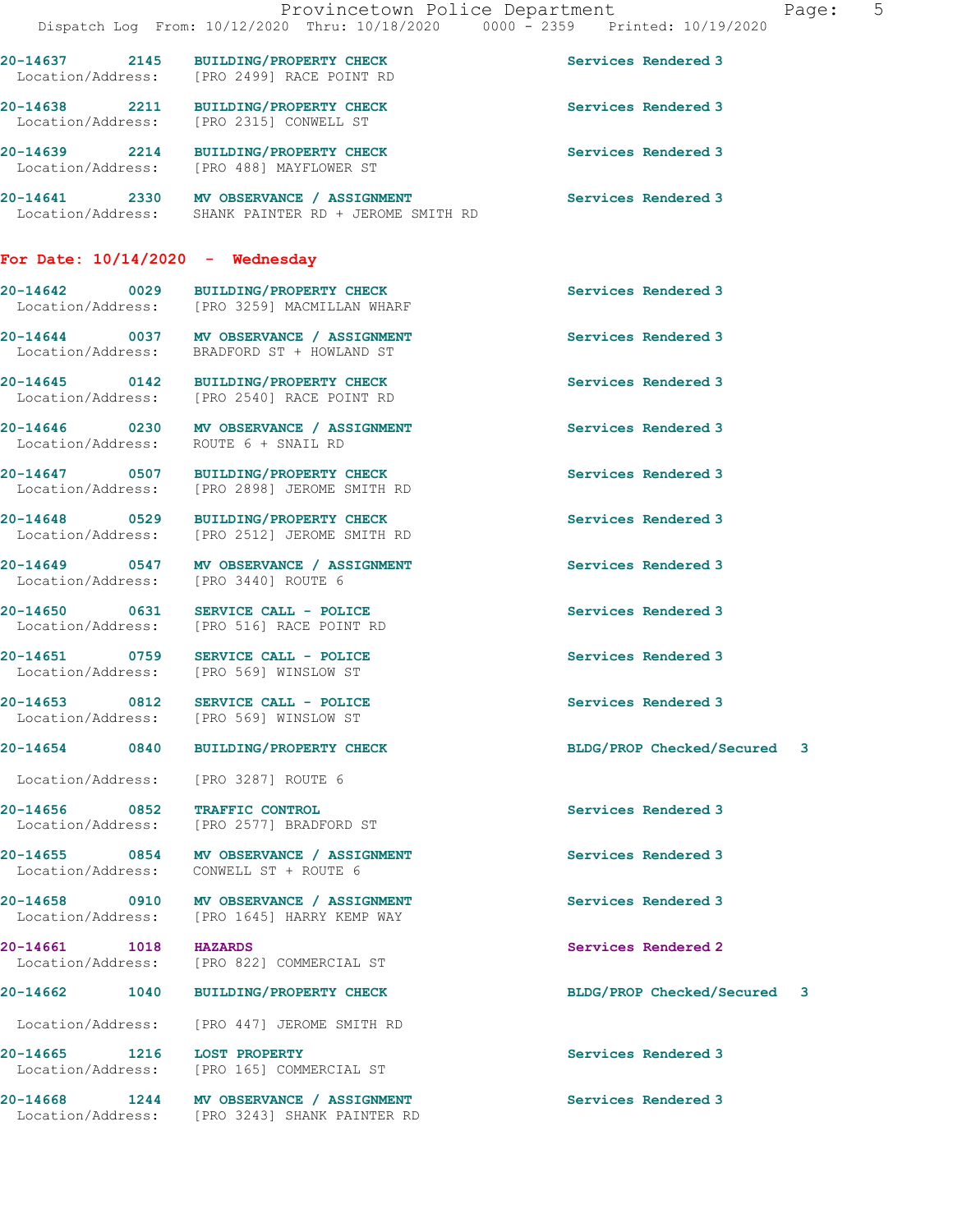|                                                       | Dispatch Log From: 10/12/2020 Thru: 10/18/2020 0000 - 2359 Printed: 10/19/2020               |                             |  |
|-------------------------------------------------------|----------------------------------------------------------------------------------------------|-----------------------------|--|
| 20-14669 1247                                         | <b>MV STOP</b>                                                                               | Citation / Warning Issued 3 |  |
| Location/Address: ROUTE 6 + SNAIL RD                  |                                                                                              |                             |  |
| 20-14670 1312 MEDICAL EMERGENCY                       |                                                                                              | Transported to Hospital 1   |  |
|                                                       | Location/Address: [PRO 440] HARRY KEMP WAY                                                   |                             |  |
| 20-14671 1500                                         | <b>SCHOOL CROSSING</b><br>Location/Address: [PRO 569] WINSLOW ST                             | Services Rendered 3         |  |
| 20-14672 1505                                         | SUSPICIOUS ACTIVITY<br>Location/Address: [PRO 132] COMMERCIAL ST                             | Services Rendered 2         |  |
| 20-14673 1525<br>Location/Address: [TRU 605] SHORE RD | LARCENY / FORGERY / FRAUD                                                                    | Services Rendered 2         |  |
|                                                       | 20-14674 1541 SERVE PROTECTION ORDER<br>Location/Address: [PRO 542] SHANK PAINTER RD         | Services Rendered 2         |  |
| Location/Address:                                     | 20-14675 1555 MV OBSERVANCE / ASSIGNMENT<br>[PRO 106] COMMERCIAL ST + SNAIL RD               | Services Rendered 3         |  |
|                                                       | 20-14676 1555 BUILDING/PROPERTY CHECK                                                        | BLD/PROP CHECKED UNSECURE 3 |  |
|                                                       | Location/Address: [PRO 544] SHANK PAINTER RD                                                 |                             |  |
| 20-14677 1603                                         | LOST GOLD/ONYX RING<br>Location/Address: [PRO 1119] WAREHAM ST                               | Services Rendered 3         |  |
| 20-14679 1618                                         | LOST CAR KEYS<br>Location/Address: [PRO 2542] COMMERCIAL ST                                  | Services Rendered 3         |  |
| Location/Address: ROUTE 6 + SNAIL RD                  | 20-14680 1708 MV OBSERVANCE / ASSIGNMENT                                                     | Services Rendered 3         |  |
|                                                       | 20-14682 1819 MV OBSERVANCE / ASSIGNMENT<br>Location/Address: SHANK PAINTER RD + BRADFORD ST | Services Rendered 3         |  |
|                                                       | 20-14684 1859 MV OBSERVANCE / ASSIGNMENT<br>Location/Address: HARRY KEMP WAY + CONWELL ST    | Services Rendered 3         |  |
|                                                       | 20-14685 1904 BUILDING/PROPERTY CHECK                                                        | BLDG/PROP Checked/Secured 3 |  |
|                                                       | Location/Address: [PRO 3033] COMMERCIAL ST                                                   |                             |  |
|                                                       | 20-14686 1924 BUILDING/PROPERTY CHECK<br>Location/Address: [PRO 488] MAYFLOWER ST            | Services Rendered 3         |  |
|                                                       | 20-14688 1954 MV OBSERVANCE / ASSIGNMENT<br>Location/Address: BRADFORD ST + HOWLAND ST       | Services Rendered 3         |  |
|                                                       | Location/Address: [PRO 37] BRADFORD ST                                                       | <b>Unfounded</b><br>3       |  |
|                                                       | 20-14690 2029 MV OBSERVANCE / ASSIGNMENT<br>Location/Address: [PRO 4136] BRADFORD ST         | Services Rendered 3         |  |
| 20-14691 2044 MV STOP                                 | Location/Address: [PRO 1509] BRADFORD ST                                                     | <b>VERBAL WARNING</b><br>3  |  |
|                                                       | 20-14692 2049 MV OBSERVANCE / ASSIGNMENT<br>Location/Address: BRADFORD ST + HOWLAND ST       | Services Rendered 3         |  |
| 20-14693 2054 MV STOP                                 | Location/Address: [PRO 1549] COMMERCIAL ST                                                   | <b>VERBAL WARNING</b><br>3  |  |
| 20-14695 2123 MV STOP                                 | Location/Address: OAK DR + HARRY KEMP WAY                                                    | <b>VERBAL WARNING</b><br>3  |  |
| 20-14696 2014<br>2131                                 | MV STOP                                                                                      | <b>VERBAL WARNING</b><br>3  |  |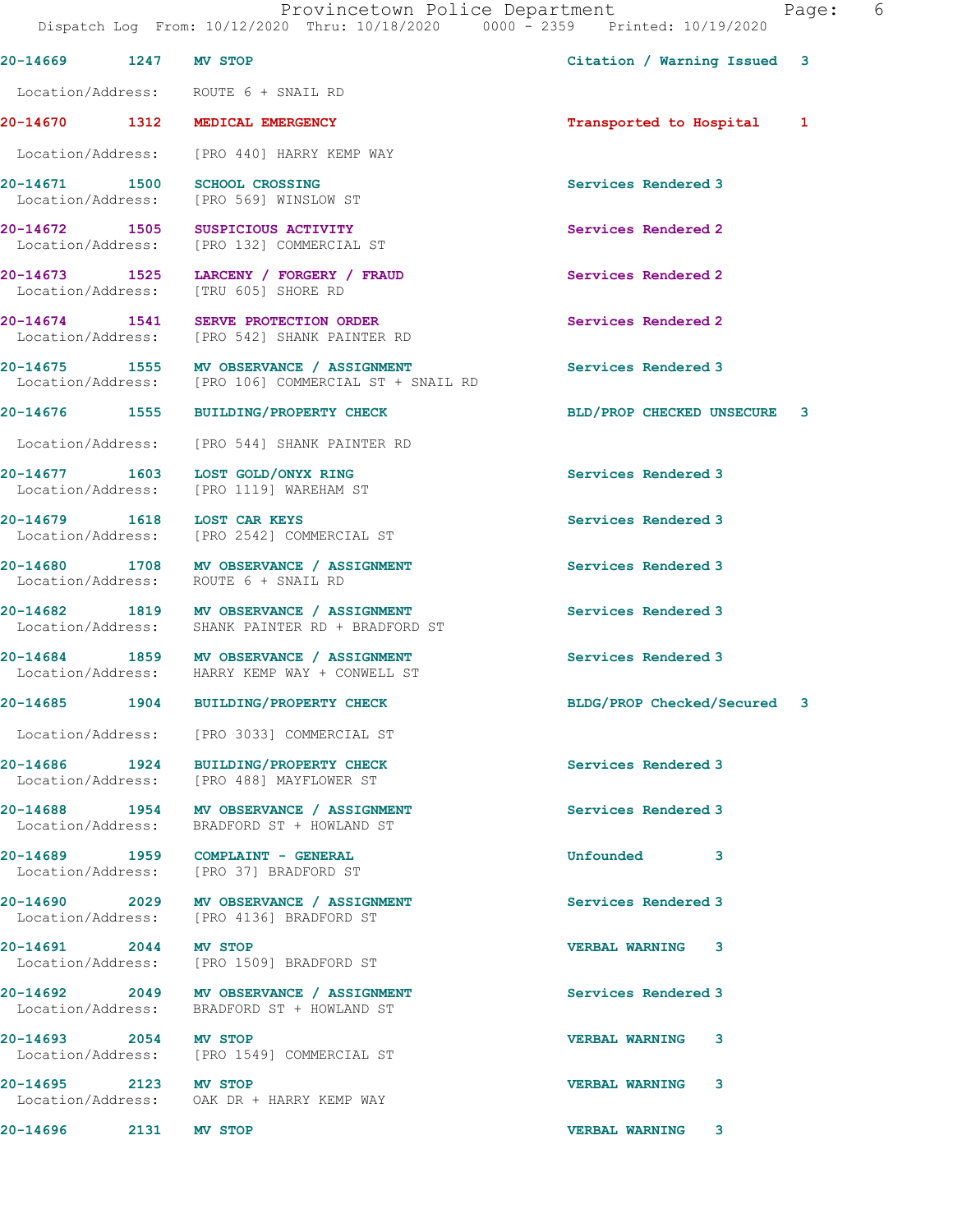|                                                                   | Provincetown Police Department<br>Dispatch Log From: 10/12/2020 Thru: 10/18/2020 0000 - 2359 Printed: 10/19/2020 | 7<br>Page:                  |
|-------------------------------------------------------------------|------------------------------------------------------------------------------------------------------------------|-----------------------------|
|                                                                   | Location/Address: [PRO 80] CARVER ST                                                                             |                             |
|                                                                   | 20-14698 2319 SUSPICIOUS ACTIVITY<br>Location/Address: [PRO 542] SHANK PAINTER RD                                | SPOKEN TO 2                 |
|                                                                   | 20-14699 2341 MV OBSERVANCE / ASSIGNMENT<br>Location/Address: BRADFORD ST + JOHNSON ST                           | Services Rendered 3         |
| For Date: $10/15/2020 -$ Thursday                                 |                                                                                                                  |                             |
|                                                                   | 20-14701 0036 BUILDING/PROPERTY CHECK<br>Location/Address: [PRO 2540] RACE POINT RD                              | Services Rendered 3         |
|                                                                   | 20-14702 0053 MV OBSERVANCE / ASSIGNMENT<br>Location/Address: ROUTE 6 + SNAIL RD                                 | Services Rendered 3         |
|                                                                   | 20-14703 0220 MV OBSERVANCE / ASSIGNMENT<br>Location/Address: BRADFORD ST EXT + PROVINCELANDS RD                 | Services Rendered 3         |
|                                                                   | 20-14704 0229 BUILDING/PROPERTY CHECK<br>Location/Address: [PRO 3430] COMMERCIAL ST                              | Services Rendered 3         |
|                                                                   | 20-14705 0356 BUILDING/PROPERTY CHECK<br>Location/Address: [PRO 3430] COMMERCIAL ST                              | Services Rendered 3         |
|                                                                   | 20-14706 0445 BUILDING/PROPERTY CHECK                                                                            | BLDG/PROP Checked/Secured 3 |
| Location/Address: COMMERCIAL ST                                   |                                                                                                                  |                             |
|                                                                   | 20-14708 0513 BUILDING/PROPERTY CHECK<br>Location/Address: [PRO 2512] JEROME SMITH RD                            | Services Rendered 3         |
|                                                                   | 20-14709 0516 BUILDING/PROPERTY CHECK<br>Location/Address: [PRO 2577] BRADFORD ST                                | Services Rendered 3         |
| Location/Address: [PRO 3440] ROUTE 6                              | 20-14710 0522 BUILDING/PROPERTY CHECK                                                                            | Services Rendered 3         |
| Location/Address: [PRO 3672] ROUTE 6                              | 20-14711 0522 MV OBSERVANCE / ASSIGNMENT                                                                         | Services Rendered 3         |
| Location/Address:                                                 | 20-14712 0532 MV OBSERVANCE / ASSIGNMENT<br>BRADFORD ST + HIGH POLE HILL                                         | Services Rendered 3         |
|                                                                   | 20-14713 0605 BUILDING/PROPERTY CHECK<br>Location/Address: [PRO 1780] JOHNSON ST                                 | Services Rendered 3         |
|                                                                   | 20-14714 0649 SERVICE CALL - POLICE<br>Location/Address: [PRO 516] RACE POINT RD                                 | Services Rendered 3         |
| 20-14715 0650 ANIMAL CALL<br>Location/Address: [PRO 3287] ROUTE 6 |                                                                                                                  | Services Rendered 2         |
| 20-14724 0817 ANIMAL CALL                                         | Location/Address: [PRO 3296] SHANK PAINTER RD                                                                    | Services Rendered 2         |
| 20-14717 0830 MEDICAL EMERGENCY                                   |                                                                                                                  | No Action Required<br>1     |
|                                                                   | Location/Address: [PRO 1215] COMMERCIAL ST                                                                       |                             |
|                                                                   | 20-14722 1008 MV OBSERVANCE / ASSIGNMENT<br>Location/Address: SHANK PAINTER RD + COURT ST                        | Services Rendered 3         |
| 20-14725 1032 FIRE - OTHER                                        | Location/Address: [PRO 519] RACE POINT RD                                                                        | Removed Hazard 1            |
| 20-14728 1106 FIRE - STRUCTURE                                    | Location/Address: [PRO 363] COMMERCIAL ST                                                                        | Extinguished 1              |
|                                                                   | 20-14729 1113 HARASSMENT / THREATS                                                                               | Services Rendered 2         |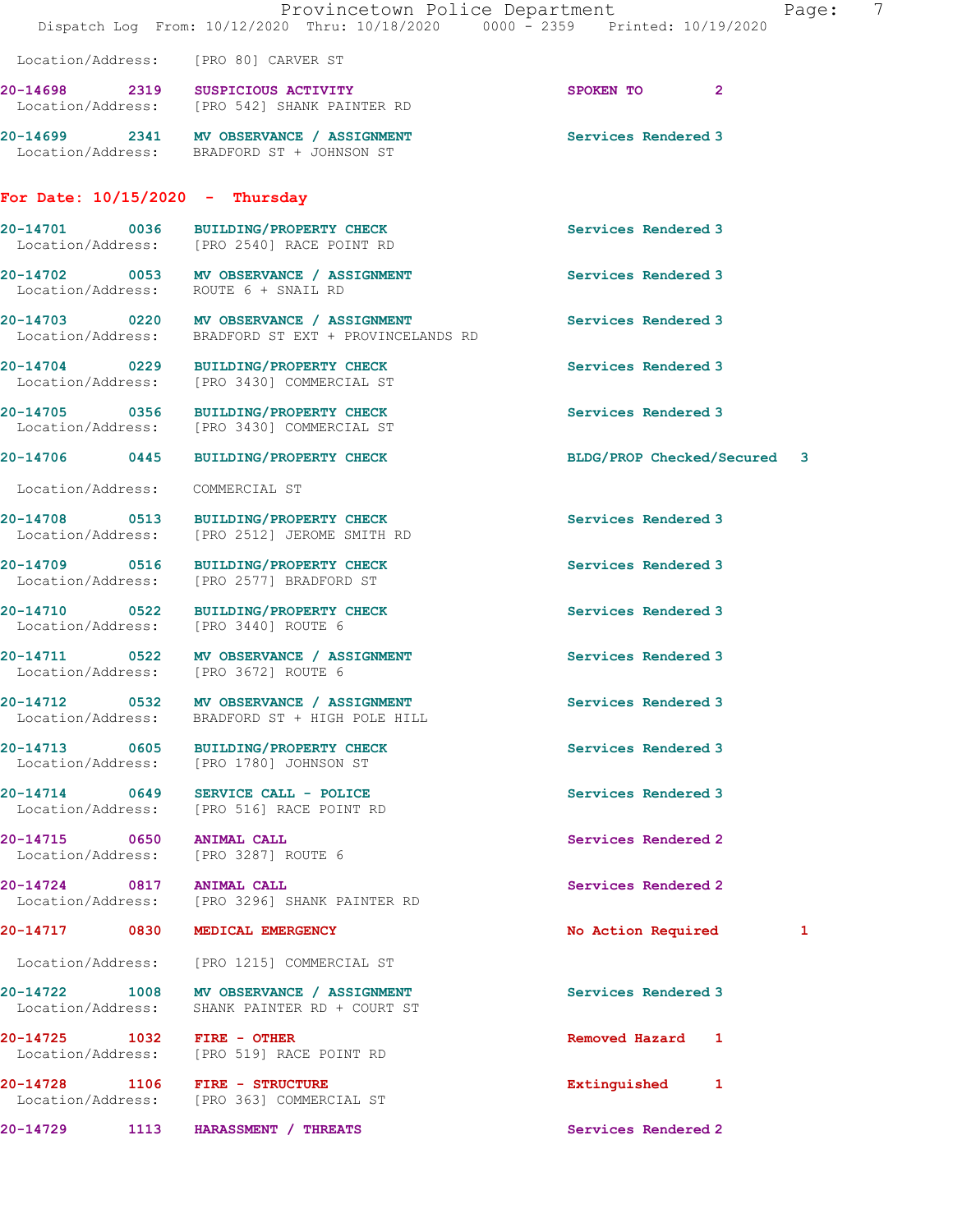|                                 |      | Provincetown Police Department<br>Dispatch Log From: 10/12/2020 Thru: 10/18/2020 0000 - 2359 Printed: 10/19/2020 |                             | 8<br>Page: |
|---------------------------------|------|------------------------------------------------------------------------------------------------------------------|-----------------------------|------------|
|                                 |      | Location/Address: [PRO 530] SHANK PAINTER RD                                                                     |                             |            |
| 20-14731 1139 FOLLOW UP         |      | Location/Address: [PRO 2045] BAYBERRY AVE                                                                        | Services Rendered 2         |            |
|                                 |      | 20-14734 1324 MV OBSERVANCE / ASSIGNMENT<br>Location/Address: ROUTE 6 + SNAIL RD                                 | Services Rendered 3         |            |
|                                 |      | 20-14736 1451 SCHOOL CROSSING<br>Location/Address: [PRO 569] WINSLOW ST                                          | Services Rendered 3         |            |
| 20-14738 1504 MV COLLISION      |      | Location/Address: [PRO 1347] COMMERCIAL ST<br>Refer To Accident: 20-63-AC                                        | Services Rendered 1         |            |
| 20-14740 1553 FOLLOW UP         |      | Location/Address: [PRO 182] COMMERCIAL ST                                                                        | FOLLOW UP<br>$\mathbf{2}$   |            |
|                                 |      | 20-14737 1558 LARCENY / FORGERY / FRAUD<br>Location/Address: [PRO 606] CONWELL ST                                | Services Rendered 2         |            |
|                                 |      | 20-14742 1717 COMPLAINT - GENERAL<br>Location/Address: [PRO 2251] COMMERCIAL ST                                  | Services Rendered 3         |            |
| 20-14743 1717 LOST KIA KEY      |      | Location/Address: [PRO 542] SHANK PAINTER RD                                                                     | Services Rendered 3         |            |
|                                 |      | 20-14745 1905 TRAFFIC CONTROL<br>Location/Address: NELSON AVE + RACE POINT RD                                    | Services Rendered 3         |            |
|                                 |      | 20-14746 1915 MV OBSERVANCE / ASSIGNMENT<br>Location/Address: SHANK PAINTER RD + BRADFORD ST                     | Services Rendered 3         |            |
| 20-14748 1943 MV STOP           |      |                                                                                                                  | Citation / Warning Issued 3 |            |
|                                 |      | Location/Address: CARVER ST + BRADFORD ST                                                                        |                             |            |
|                                 |      | 20-14749 2006 PARKING COMPLAINT<br>Location/Address: [PRO 3908] COMMERCIAL ST                                    | Services Rendered 3         |            |
|                                 |      | 20-14751 2049 MV OBSERVANCE / ASSIGNMENT<br>Location/Address: BRADFORD ST + STANDISH ST                          | Services Rendered 3         |            |
| 20-14752                        | 2058 | SERVE REVOCATION NOTICE<br>Location/Address: [PRO 1114] STANDISH ST                                              | Could Not Locate 3          |            |
| 20-14753 2106 MV COMPLAINT      |      | Location/Address: [PRO 1119] WAREHAM ST                                                                          | Services Rendered 2         |            |
| Refer To Field Int:             |      | 20-14755 2110 SUSPICIOUS ACTIVITY<br>Location/Address: [PRO 1119] WAREHAM ST<br>$20-22-FI$                       | Services Rendered 2         |            |
|                                 |      | 20-14754 2116 NOISE COMPLAINT<br>Location/Address: BRADFORD ST EXT                                               | VERBAL WARNING 3            |            |
| 20-14757                        |      | 2151 BUILDING/PROPERTY CHECK                                                                                     | BLDG/PROP Checked/Secured 3 |            |
|                                 |      | Location/Address: [PRO 175] COMMERCIAL ST                                                                        |                             |            |
|                                 |      | 20-14758 2215 BUILDING/PROPERTY CHECK<br>Location/Address: [PRO 1645] HARRY KEMP WAY                             | Services Rendered 3         |            |
| For Date: $10/16/2020 -$ Friday |      |                                                                                                                  |                             |            |
| 20-14761                        | 0048 | <b>NOISE COMPLAINT</b>                                                                                           | SPOKEN TO<br>3.             |            |

 Location/Address: [PRO 57] BRADFORD ST 20-14762 0104 MV OBSERVANCE / ASSIGNMENT Services Rendered 3 Location/Address: ROUTE 6 + SNAIL RD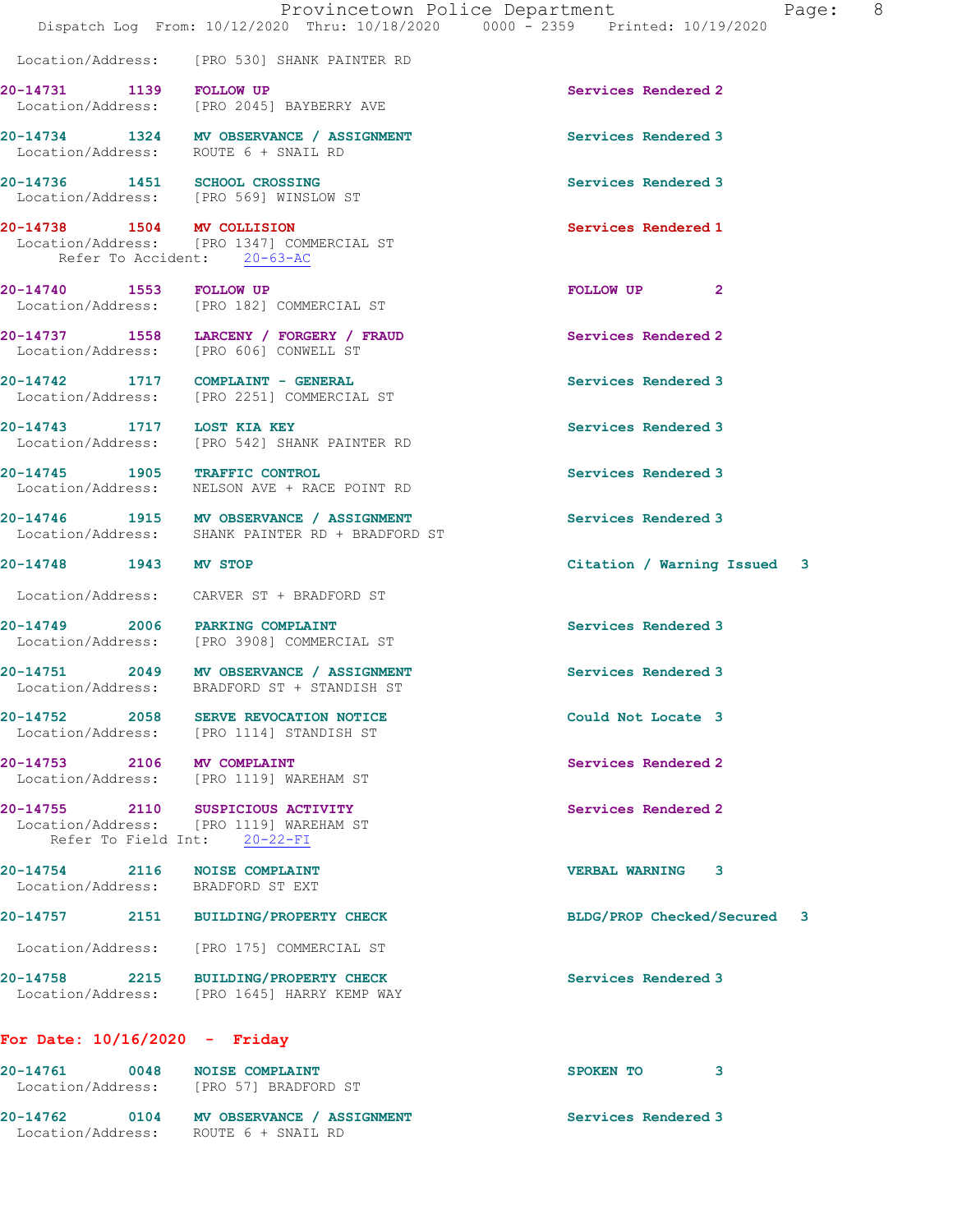|                                                              | 20-14763 0203 BUILDING/PROPERTY CHECK<br>Location/Address: [PRO 2540] RACE POINT RD    | Services Rendered 3                    |
|--------------------------------------------------------------|----------------------------------------------------------------------------------------|----------------------------------------|
|                                                              | 20-14764 0205 BUILDING/PROPERTY CHECK<br>Location/Address: [PRO 3259] MACMILLAN WHARF  | Services Rendered 3                    |
| 20-14765 0435 ALARM - GENERAL                                | Location/Address: [PRO 512] PRINCE ST                                                  | False Alarm 1                          |
|                                                              | 20-14766 0513 MV OBSERVANCE / ASSIGNMENT<br>Location/Address: ROUTE 6 + HOWLAND ST     | Services Rendered 3                    |
|                                                              | 20-14767 0527 MV OBSERVANCE / ASSIGNMENT<br>Location/Address: SNAIL RD + COMMERCIAL ST | Services Rendered 3                    |
|                                                              | 20-14768 0633 SERVICE CALL - POLICE<br>Location/Address: [PRO 516] RACE POINT RD       | Services Rendered 3                    |
|                                                              | 20-14769 0726 ANIMAL CALL<br>Location/Address: [PRO 3296] SHANK PAINTER RD             | Services Rendered 2                    |
|                                                              | 20-14770 0734 MV OBSERVANCE / ASSIGNMENT<br>Location/Address: ROUTE 6 + SNAIL RD       | Services Rendered 3                    |
| 20-14771 0739 MV STOP                                        |                                                                                        | Citation / Warning Issued 3            |
| Location/Address: ROUTE 6 + SNAIL RD                         |                                                                                        |                                        |
| 20-14772 0753 MV STOP<br>Location/Address: [PRO 521] ROUTE 6 |                                                                                        | <b>VERBAL WARNING 3</b>                |
|                                                              | 20-14773 0755 SERVICE CALL - POLICE<br>Location/Address: [PRO 569] WINSLOW ST          | Services Rendered 3                    |
|                                                              | 20-14774 0759 COMPLAINT - GENERAL                                                      | Referred to Other Agency<br>3          |
|                                                              | Location/Address: [PRO 48] BRADFORD ST                                                 |                                        |
|                                                              | 20-14775 0802 SERVICE CALL - POLICE<br>Location/Address: [PRO 488] MAYFLOWER ST        | Services Rendered 3                    |
| 20-14776 0826 MV STOP                                        | Location/Address: [PRO 488] MAYFLOWER ST                                               | <b>VERBAL WARNING</b><br>3             |
| 20-14777 0850<br>Location/Address:                           | <b>MV STOP</b><br>JEROME SMITH RD + WINSLOW ST                                         | Vehicle Towed 3                        |
| 1055<br>20-14781                                             | BUILDING/PROPERTY CHECK                                                                | BLDG/PROP Checked/Secured<br>3         |
| Location/Address:                                            | [PRO 3287] ROUTE 6                                                                     |                                        |
| 20-14783 1127 MV COLLISION<br>Location/Address:              | CENTER ST + COMMERCIAL ST                                                              | Services Rendered 1                    |
| 20-14784 1156                                                | <b>FOLLOW UP</b><br>Location/Address: [PRO 1159] WINSLOW ST                            | Services Rendered 2                    |
| <b>20-14785 1209 LOST PROPERTY</b><br>Location/Address:      | [PRO 542] SHANK PAINTER RD                                                             | Services Rendered 3                    |
| 20-14786 1211                                                | ALARM - GENERAL                                                                        | BLDG/PROP Checked/Secured<br>1         |
| Location/Address:                                            | [PRO 3367] HARRY KEMP WAY                                                              |                                        |
| Location/Address:                                            | 20-14790 1306 HARASSMENT / THREATS<br>[PRO 957] HOWLAND ST                             | Services Rendered 2                    |
| 20-14793<br>1328                                             | <b>MV COMPLAINT</b><br>Location/Address: [PRO 2653] RACE POINT RD                      | <b>Vehicle Towed</b><br>$\overline{2}$ |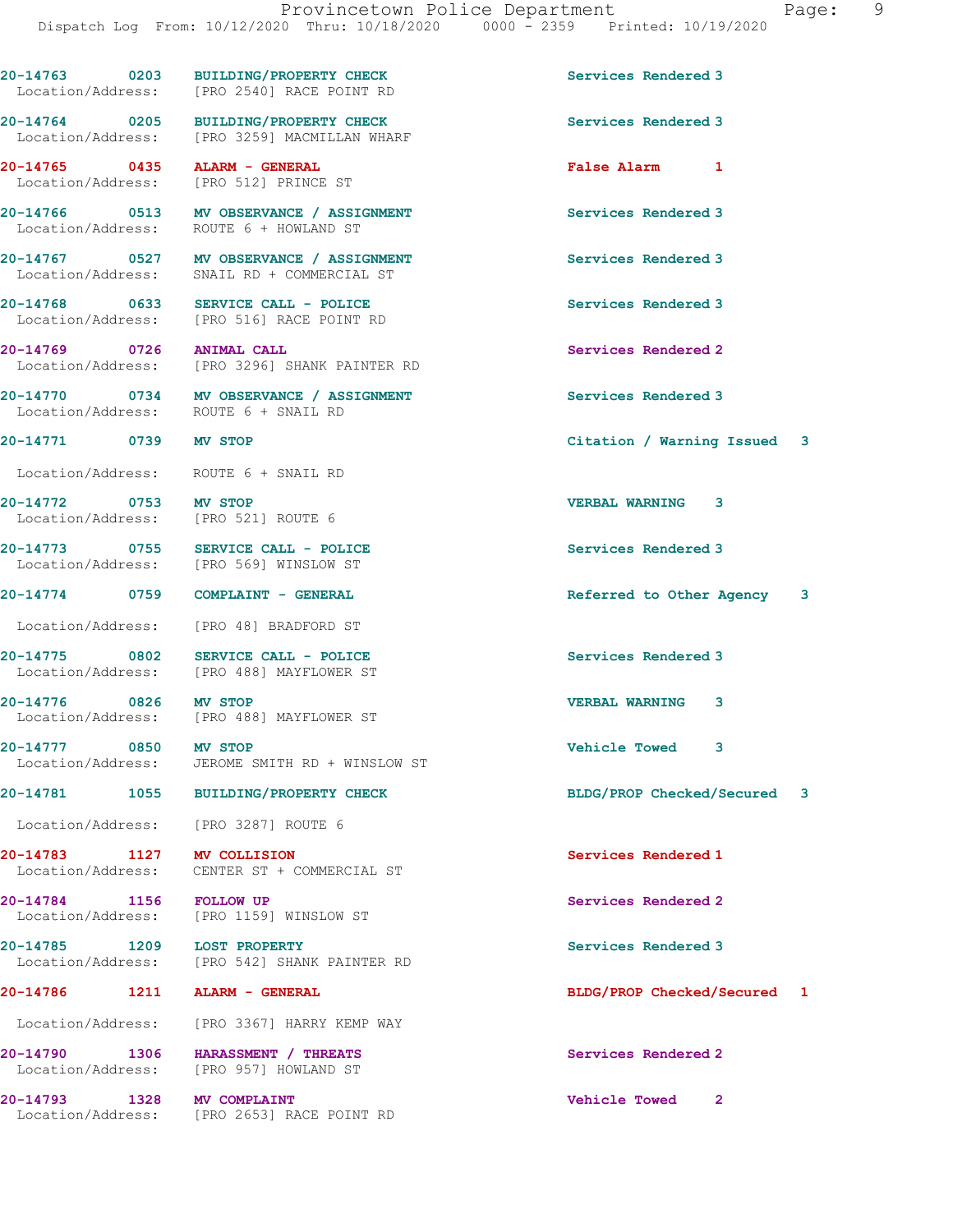20-14794 1334 MEDICAL EMERGENCY Transported to Hospital 1

Location/Address: [PRO 2653] RACE POINT RD

20-14795 1453 ASSIST CITIZEN Services Rendered 3 Location/Address: [PRO 3670] SHANK PAINTER RD 20-14796 1501 SCHOOL CROSSING Services Rendered 3 Location/Address: [PRO 569] WINSLOW ST 20-14798 1547 HAZARDS Referred to Other Agency 2 Location/Address: [PRO 25] BRADFORD ST 20-14799 1554 MV COMPLAINT Services Rendered 2 Location/Address: MECHANIC ST 20-14800 1654 SERVICE CALL - POLICE Services Rendered 3 Location/Address: [PRO 1217] MECHANIC ST 20-14802 1758 BUILDING/PROPERTY CHECK BLDG/PROP Checked/Secured 3 Location/Address: [PRO 3121] COMMERCIAL ST 20-14803 1758 DOG IN CAR Services Rendered 2 Location/Address: [PRO 3335] COMMERCIAL ST 20-14804 1838 SUSPICIOUS ACTIVITY<br>
Location/Address: [PRO 781] CAPTAIN BERTIES WAY [PRO 781] CAPTAIN BERTIES WAY 20-14808 2022 PHONE HARASSMENT Services Rendered 2 Location/Address: [PRO 617] BRADFORD ST 20-14809 2027 BUILDING/PROPERTY CHECK Services Rendered 3 Location/Address: [PRO 2898] JEROME SMITH RD 20-14810 2027 PARKING COMPLAINT Services Rendered 3 Location/Address: [PRO 105] COMMERCIAL ST 20-14811 2054 LOST WALLET<br>
Location/Address: [PRO 542] SHANK PAINTER RD<br>
Services Rendered 3 [PRO 542] SHANK PAINTER RD 20-14813 2139 MEDICAL EMERGENCY PATIENT REFUSAL 1 [PRO 3176] COMMERCIAL ST 20-14814 2213 MV STOP VERBAL WARNING 3 Location/Address: CENTER ST + COMMERCIAL ST 20-14815 2226 BUILDING/PROPERTY CHECK Services Rendered 3<br>
Location/Address: [PRO 539] SHANK PAINTER RD [PRO 539] SHANK PAINTER RD 20-14817 2323 NOISE COMPLAINT Services Rendered 3 Location/Address: [PRO 1498] ARCH ST

## For Date: 10/17/2020 - Saturday

| 20-14818                      | 0035 | <b>BUILDING/PROPERTY CHECK</b>                     | BLDG/PROP Checked/Secured   | $\overline{\mathbf{3}}$ |
|-------------------------------|------|----------------------------------------------------|-----------------------------|-------------------------|
| Location/Address:             |      | [PRO 413] CONWELL ST                               |                             |                         |
| 20-14820<br>Location/Address: | 0039 | MV OBSERVANCE / ASSIGNMENT<br>CONWELL ST + ROUTE 6 | Services Rendered 3         |                         |
| 20-14821                      | 0118 | <b>BUILDING/PROPERTY CHECK</b>                     | BLDG/PROP Checked/Secured 3 |                         |
| Location/Address:             |      | FPRO 5161 RACE POINT RD                            |                             |                         |
| 20-14822                      | 0154 | <b>BUILDING/PROPERTY CHECK</b>                     | BLDG/PROP Checked/Secured 3 |                         |
| Location/Address:             |      | PRO 4881 MAYFLOWER ST                              |                             |                         |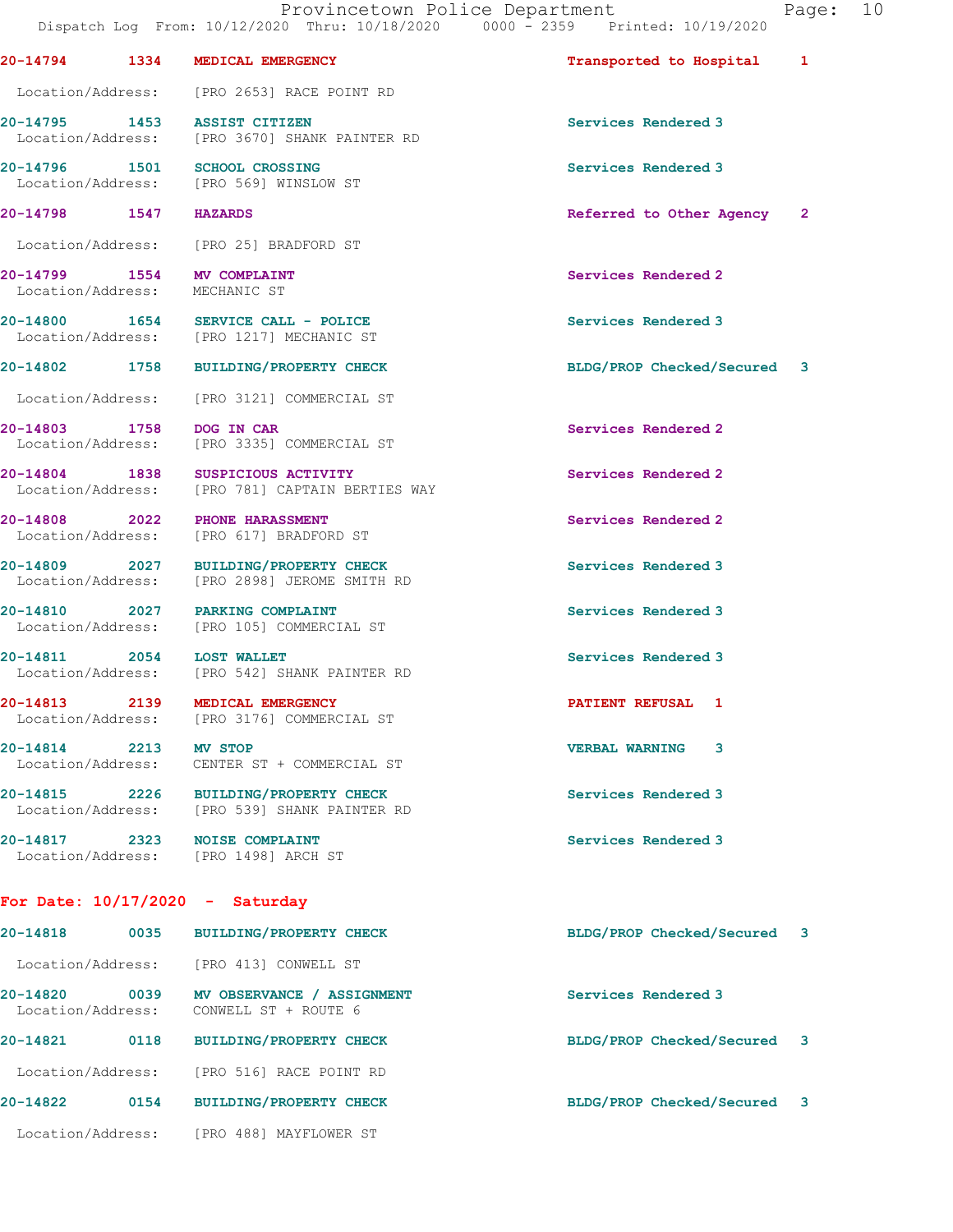|                       |      | 20-14823 0252 BUILDING/PROPERTY CHECK                                                            | BLDG/PROP Checked/Secured 3 |   |
|-----------------------|------|--------------------------------------------------------------------------------------------------|-----------------------------|---|
|                       |      | Location/Address: [PRO 440] HARRY KEMP WAY                                                       |                             |   |
|                       |      | 20-14824 0306 BUILDING/PROPERTY CHECK<br>Location/Address: [PRO 2898] JEROME SMITH RD            | Services Rendered 3         |   |
|                       |      | 20-14825 0424 BUILDING/PROPERTY CHECK<br>Location/Address: [PRO 3259] MACMILLAN WHARF            | Services Rendered 3         |   |
|                       |      | 20-14826 0515 MV OBSERVANCE / ASSIGNMENT<br>Location/Address: JEROME SMITH RD + SHANK PAINTER RD | Services Rendered 3         |   |
|                       |      | 20-14828 0521 GENERAL INFO<br>Location/Address: [PRO 542] SHANK PAINTER RD                       | Services Rendered 3         |   |
|                       |      | 20-14827 0537 ALARM - GENERAL<br>Location/Address: [PRO 1780] JOHNSON ST                         | Services Rendered 1         |   |
|                       |      | 20-14829 0543 BUILDING/PROPERTY CHECK                                                            | BLDG/PROP Checked/Secured 3 |   |
| Location/Address:     |      | [PRO 2079] BLUEBERRY AVE                                                                         |                             |   |
| 20-14830 0752         |      | SERVICE CALL - POLICE<br>Location/Address: [PRO 516] RACE POINT RD                               | Services Rendered 3         |   |
|                       |      | 20-14831 0752 SERVICE CALL - POLICE<br>Location/Address: [PRO 2474] BRADFORD ST                  | Services Rendered 3         |   |
| 20-14833 0852         |      | SERVICE CALL - POLICE                                                                            | No Action Required          | 3 |
|                       |      | Location/Address: [PRO 2490] PROVINCELANDS RD                                                    |                             |   |
|                       |      | 20-14834 0906 BUILDING/PROPERTY CHECK<br>Location/Address: [PRO 3259] MACMILLAN WHARF            | Services Rendered 3         |   |
|                       |      | 20-14836 0939 911 - GENERAL<br>Location/Address: [PRO 3296] SHANK PAINTER RD                     | Services Rendered 1         |   |
|                       |      | 20-14837 1002 ESCORT / TRANSPORT<br>Location/Address: [PRO 950] HOLWAY AVE                       | Services Rendered 3         |   |
|                       |      | 20-14839 1027 BUILDING/PROPERTY CHECK                                                            | BLDG/PROP Checked/Secured 3 |   |
|                       |      | Location/Address: [PRO 2500] COMMERCIAL ST                                                       |                             |   |
| 20-14840              | 1037 | <b>GENERAL INFO</b><br>Location/Address: PRINCE ST + BRADFORD ST                                 | Services Rendered 3         |   |
| 20-14841 1134 MV STOP |      |                                                                                                  | Citation / Warning Issued 3 |   |
|                       |      | Location/Address: BRADFORD ST EXT + WEST VINE ST                                                 |                             |   |
|                       |      | 20-14842 1141 PARKING COMPLAINT<br>Location/Address: BRADFORD ST + PLEASANT ST                   | Services Rendered 3         |   |
| 20-14844 1156 MV STOP |      | Location/Address: MILLER HILL RD + UPPER MILLER HILL RD                                          | <b>VERBAL WARNING 3</b>     |   |
| 20-14845 1207 MV STOP |      |                                                                                                  | Citation / Warning Issued 3 |   |
|                       |      | Location/Address: [PRO 542] SHANK PAINTER RD                                                     |                             |   |
|                       |      | 20-14846 1225 BUILDING/PROPERTY CHECK                                                            | BLDG/PROP Checked/Secured 3 |   |
|                       |      | Location/Address: [PRO 3317] CEMETERY RD                                                         |                             |   |
|                       |      | 20-14847 1226 BUILDING/PROPERTY CHECK                                                            | BLDG/PROP Checked/Secured 3 |   |
|                       |      | Location/Address: [PRO 3318] CEMETERY RD                                                         |                             |   |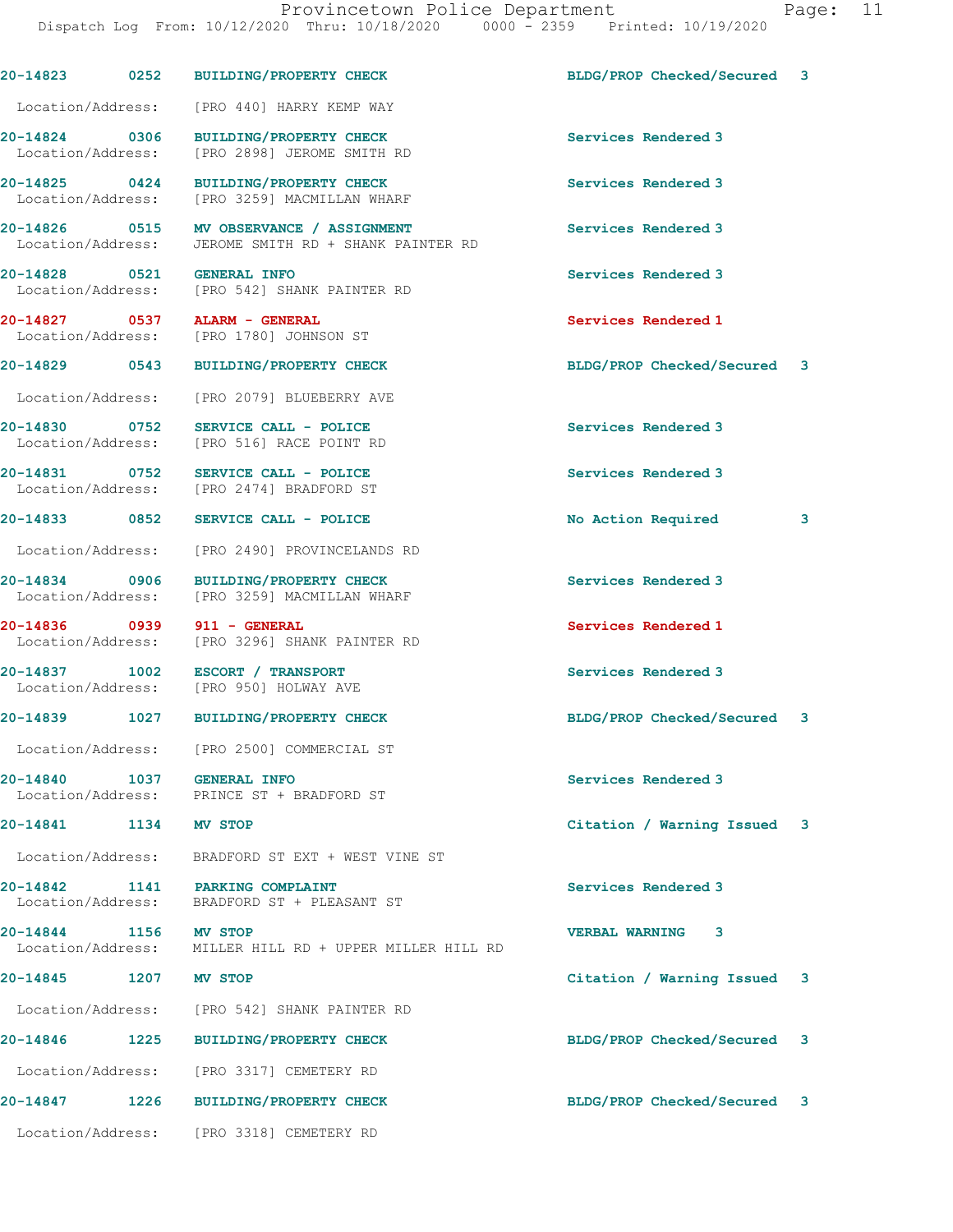|                                                    | Dispatch Log From: 10/12/2020 Thru: 10/18/2020 0000 - 2359 Printed: 10/19/2020       | Provincetown Police Department<br>Page: 12 |
|----------------------------------------------------|--------------------------------------------------------------------------------------|--------------------------------------------|
|                                                    | 20-14848 1236 ANIMAL CALL<br>Location/Address: [PRO 4041] BRADFORD ST                | Services Rendered 2                        |
|                                                    | 20-14850 1307 LOST PROPERTY<br>Location/Address: [PRO 1115] STANDISH ST              | Services Rendered 3                        |
|                                                    | 20-14853 1517 FOLLOW UP<br>Location/Address: [PRO 272] COMMERCIAL ST                 | Services Rendered 2                        |
|                                                    | 20-14854 1612 FOLLOW UP                                                              | No Action Required<br>$\mathbf{2}$         |
|                                                    | Location/Address: [PRO 957] HOWLAND ST                                               |                                            |
| 20-14856 1619 MV STOP<br>Location/Address: ROUTE 6 |                                                                                      | <b>VERBAL WARNING 3</b>                    |
| 20-14857 1627 MV STOP<br>Location/Address: ROUTE 6 |                                                                                      | <b>VERBAL WARNING 3</b>                    |
|                                                    | 20-14859 1708 FOLLOW UP<br>Location/Address: [PRO 957] HOWLAND ST                    | Services Rendered 2                        |
| 20-14860 1735 MV STOP<br>Location/Address: ROUTE 6 |                                                                                      | VERBAL WARNING 3                           |
| 20-14861 1739 MV STOP                              |                                                                                      | Citation / Warning Issued 3                |
|                                                    | Location/Address: [PRO 3672] ROUTE 6                                                 |                                            |
|                                                    | 20-14862 1747 ASSIST DEPARTMENT / MUTUAL AID<br>Location: [PRO 3672] TOWN LINE       | Services Rendered 3                        |
|                                                    | 20-14868 1947 COMPLAINT - GENERAL                                                    | No Action Required<br>3                    |
|                                                    | Location/Address: [PRO 542] SHANK PAINTER RD                                         |                                            |
|                                                    | 20-14866 1956 MV OBSERVANCE / ASSIGNMENT<br>Location/Address: BRADFORD ST + BANGS ST | Services Rendered 3                        |
|                                                    | 20-14865 2002 BUILDING/PROPERTY CHECK                                                | BLDG/PROP Checked/Secured 3                |
| Location/Address:                                  | [PRO 175] COMMERCIAL ST                                                              |                                            |
|                                                    | 20-14867 2006 PARKING COMPLAINT<br>Location/Address: [PRO 182] COMMERCIAL ST         | Services Rendered 3                        |
| 20-14869 2015 MV STOP<br>Location/Address:         | [PRO 539] SHANK PAINTER RD                                                           | <b>VERBAL WARNING</b><br>3                 |
|                                                    | 20-14870 2022 MEDICAL EMERGENCY<br>Location/Address: [PRO 3670] SHANK PAINTER RD     | PATIENT REFUSAL 1                          |
| 20-14871 2022 MV STOP                              | Location/Address: ROUTE 6 + CONWELL ST                                               | <b>VERBAL WARNING</b><br>3                 |
|                                                    |                                                                                      |                                            |

Location/Address: [PRO 2554] COMMERCIAL ST

Location/Address: [PRO 2540] RACE POINT RD

20-14873 2151 SUSPICIOUS ACTIVITY No Action Required 2 Location/Address: [PRO 447] JEROME SMITH RD 20-14875 2214 BUILDING/PROPERTY CHECK Services Rendered 3

20-14876 2237 ASSIST CITIZEN Peace Restored 3 Location/Address: [PRO 57] BRADFORD ST

20-14877 2249 HARASSMENT / THREATS Services Rendered 2

20-14874 2147 ALARM - GENERAL 2001 2002 No Action Required 1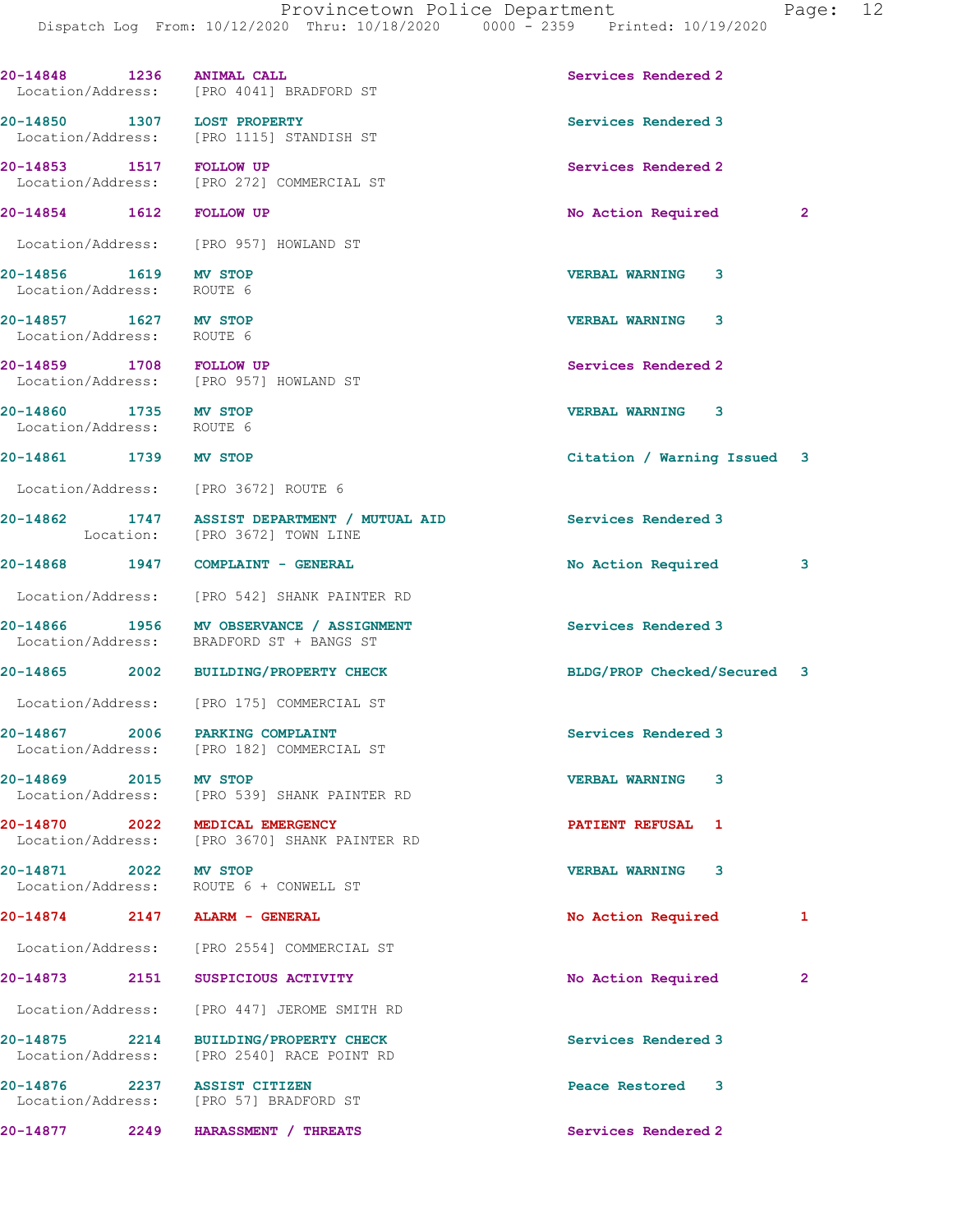Location/Address: [PRO 542] SHANK PAINTER RD

## For Date: 10/18/2020 - Sunday

| BLDG/PROP Checked/Secured<br>3<br>BLDG/PROP Checked/Secured 3 |  |
|---------------------------------------------------------------|--|
|                                                               |  |
|                                                               |  |
|                                                               |  |
|                                                               |  |
|                                                               |  |
|                                                               |  |
|                                                               |  |
|                                                               |  |
| Referred to Other Agency 1                                    |  |
|                                                               |  |
|                                                               |  |
|                                                               |  |
|                                                               |  |
|                                                               |  |
|                                                               |  |
|                                                               |  |
|                                                               |  |
| BLD/PROP CHECKED UNSECURE<br>3                                |  |
|                                                               |  |
|                                                               |  |
|                                                               |  |
|                                                               |  |
| Transported to Hospital<br>1                                  |  |
|                                                               |  |
|                                                               |  |
|                                                               |  |
|                                                               |  |